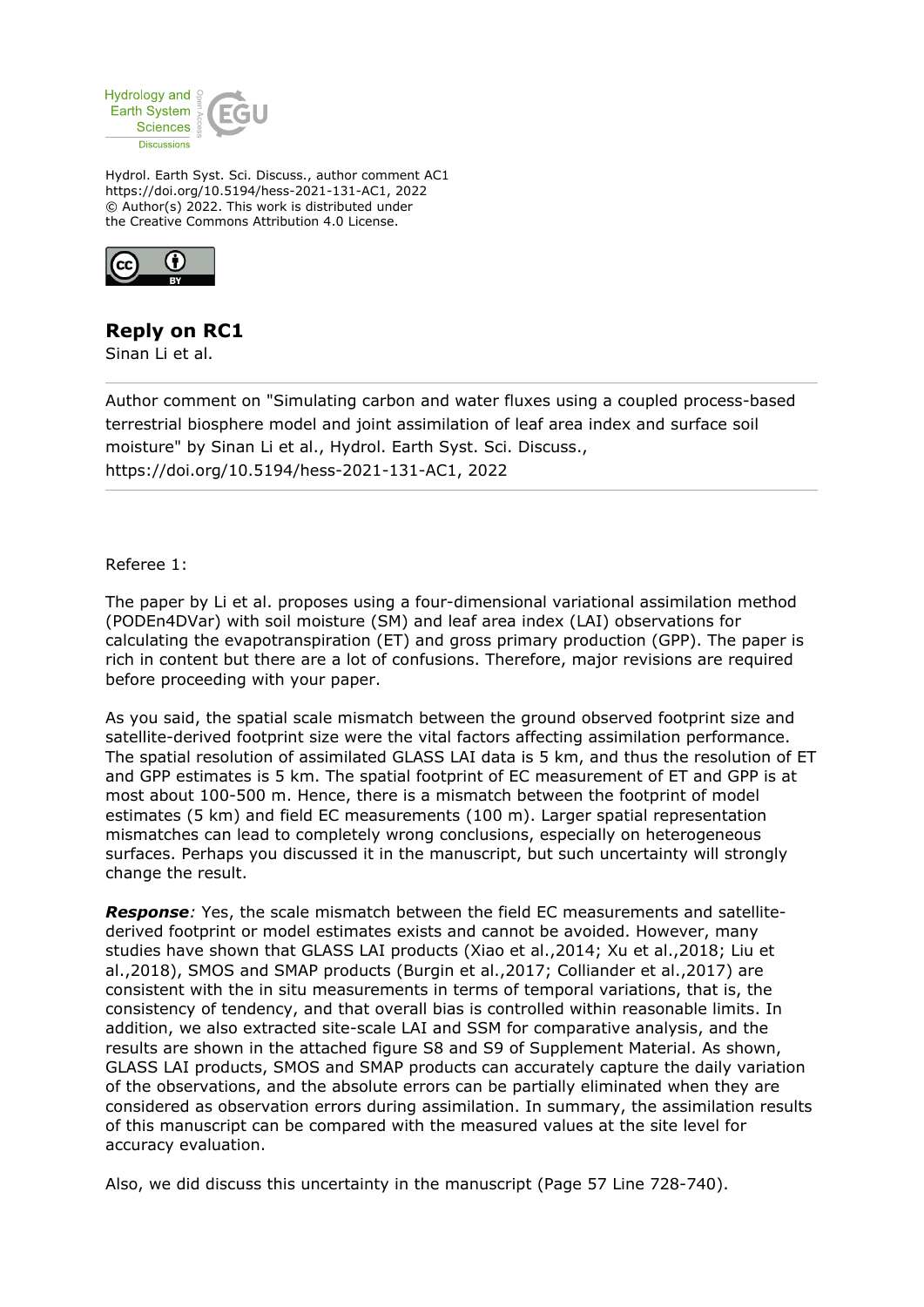Lines 47: Maybe it should be "GLASS LAI"?

*Response*: The "GLASS" has been modified to" GLASS LAI".

Lines 73: "ENKF" or "EnKF", please unify.

**Response**: ENKF in this manuscript has been unified as ENKF.

Lines 74: There have been many applications of four-dimensional variational method (4DVar).

**Response**: Yes, there have been indeed many applications. More references about the application of four-dimensional variational method (4DVar) have been added in Line 82.

Lines 165: What does this equation mean? What are the constraints of SM on ET?

**Response:** This equation is an implicit soil moisture constraint. Although soil moisture data did not directly constraint ET, both RH and VPD in this equation are related to soil moisture. Thus, it can reflect the condition of the soil moisture where the vegetation is located to a certain extent.

Lines 170, 179, 180: Confusing expression! Do you assimilate ET in the manuscript?

**Response:** We did not assimilate ET. the SSM was assimilated to LPJ-PM. The sentence was revised to clarify this issue (Lines 192-193).

Lines 187: The flow chart of the LPJ-VSJA assimilation program is complicated and needs to be simplified. What are "section 3.1.1" and " section 3.2" in the Figure 1?

**Response:** The flow chart of the LPJ-VSJA assimilation program has been simplified. The section 3.1.1 and section 3.2 was deleted.

Lines 196: RMSD and ubRMSD have similar meanings, maybe you only need to keep one.

**Response:** The ubRMSD was retained and the associated charts and analysis have been adjusted accordingly.

Lines 216: Observation errors should be defined based on the errors of instruments measuring LAI. Why did you choose arbitrary values for LAI observation errors?

**Response:** In this study, we set the model and observation errors at a given time as 20% and 10% (optimal scale factors for assimilation performance) of the LAI value and the observed LAI value, respectively (L235-240). They are not the arbitrary values.

According to some previous studies, the observation error of LAI is usually a fixed value determined by the errors of instruments measuring LAI. However, in fact, errors have a strong correlation with the vegetation and environmental conditions (e.g. vegetation types, season, geospatial distribution), (Fang et al.,2013). For example, GLASS LAI products have been confirmed that it has high accuracy in the growing season and for tropical forest vegetation types, as well as in tropical and northern high latitude regions (Xiao et al.,  $2013(a)$ ; Xiao et al.,  $2013(b)$ ). The analysis increments depend not only on perturbation sizes and defined errors, but also on the plant physiological activity. As perturbation sizes have been defined as proportional to the amount of active biomass, the background error definition may require a similar adaptation. Sabater et al. (2008)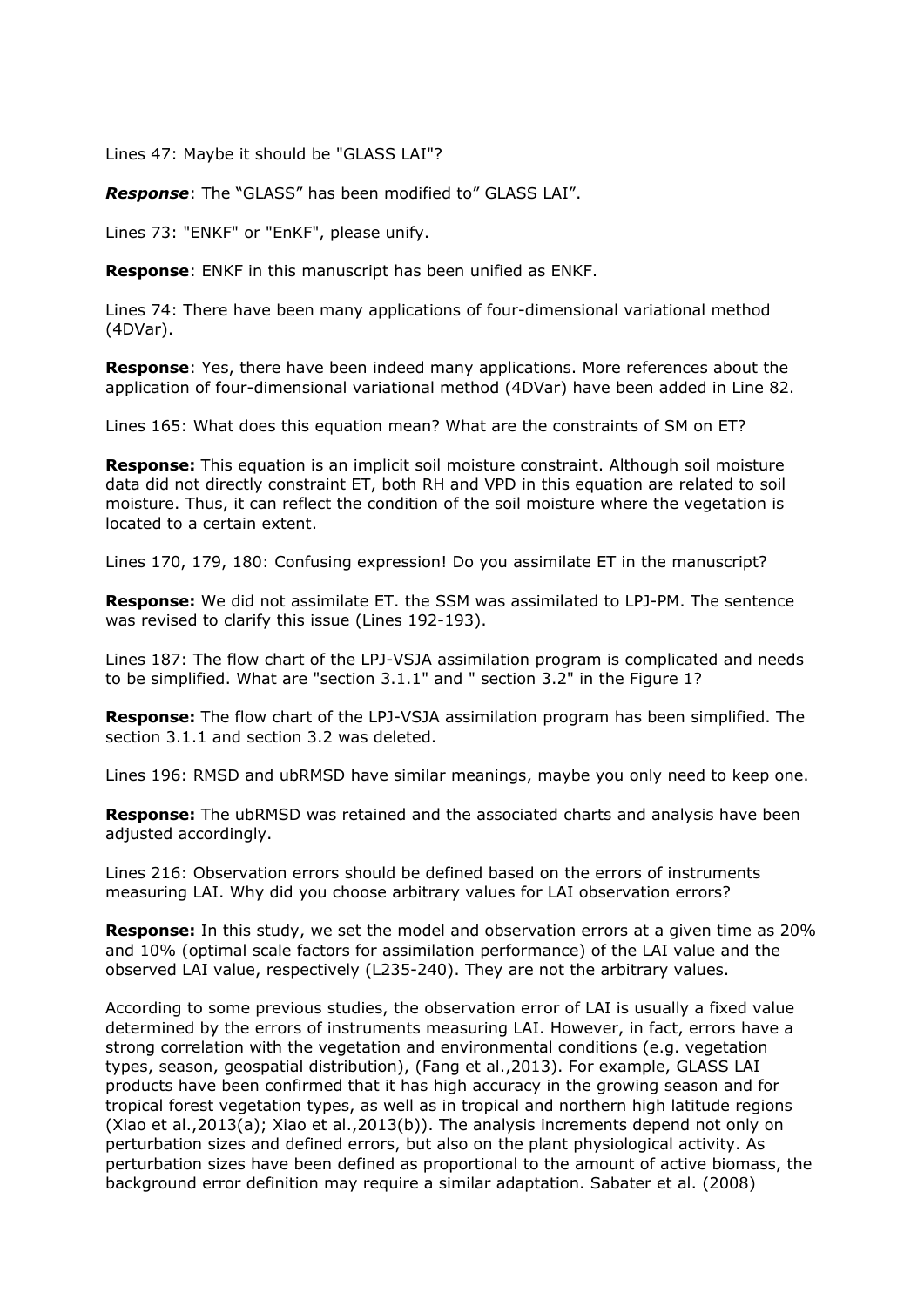defined the observation and background errors as a constant 1  $m^2/m^2$ , while Jarlan et al. [2008] introduced a variable model error of 20% of the forecast LAI state. For LAI, perturbations are set to a fraction (0.001) of the modelled LAI following Rüdiger et al. (2010). LAI background error SD is set to 20% of the LAI value for modelled values above 2.0m<sup>2</sup> m<sup>-2</sup> and to a constant 0.4m<sup>2</sup> m<sup>-2</sup>for modelled values below 2.0m<sup>2</sup> m<sup>-2</sup>. This SEKF configuration is the same as the one detailed in Albergel et al. (2017). Thus, the scale factor method was adopted to confirm the optimal LAI error.

Lines 217: "(R, RMSD, BIAS,)" remove the comma.

**Response:** The comma has been removed.

Lines 229: What is the time step and spatial resolution of the model running?

**Response:** The time step is daily and the spatial resolution is  $0.25^{\circ}$  Line 222  $\Box$ 

Lines 301: I can't find ubRMSD in the Taylor diagram of Figure 10.

**Response:** We modified the description of ubRMSE in the Taylor's diagram.

Lines 318: Please add the reference about Liu et al. (2018). You should add the download URL about Heihe data.

Liu, S., et al., 2018. The Heihe Integrated Observatory Network: A Basin-Scale Land Surface Processes Observatory in China. Vadose Zone Journal 17, 180072. https://doi.org/10.2136/vzj2018.04.0072

**Response:** The reference and the URL about Heihe data were added in L343.

Lines 337: You should add download URLs for LAI, SM, and other remote sensing data.

**Response:** The URLs were added in L365, 369.

Lines 367: The spatial resolution of MODIS ET is 1km, and the spatial resolution of GLASS ET is 5km. To be consistent, have you resampled?

**Response:** Yes $\Box$ in the manuscript, in order to maintain consistency with the SMAP Enhanced 3 Level product (Entekhabi et al. 2010), model-forcing data were resampled to a 9 km spatial resolution based on EASE-2 projection grid for site simulation. In the global spatial simulation, the model-forcing data were resampled to 0.25° using bilinear interpolation to ensure consistent temporal and spatial resolution of the driving data required for this study. According to Yang et al. (2020), the spatial resolution is determined by considering the model's output efficiency of carbon and water flux simulation. The corresponding modification have been added to L383-385.

Lines 387: You should mention Figure 3 in the description.

**Response:** The Figure 3 has been mentioned in L414.

Lines 395: The unit format is not uniform, you need to double check. "g  $C/m^2/m$ on" or " g C  $m^{-2}$  mon<sup>-1</sup> ", please unify. The x-axis in Figure 3 and 6 is confusing, or you can express it in years.

**Response**: The unit format in the manuscript was unified and the x-axis in Figure 3 and 6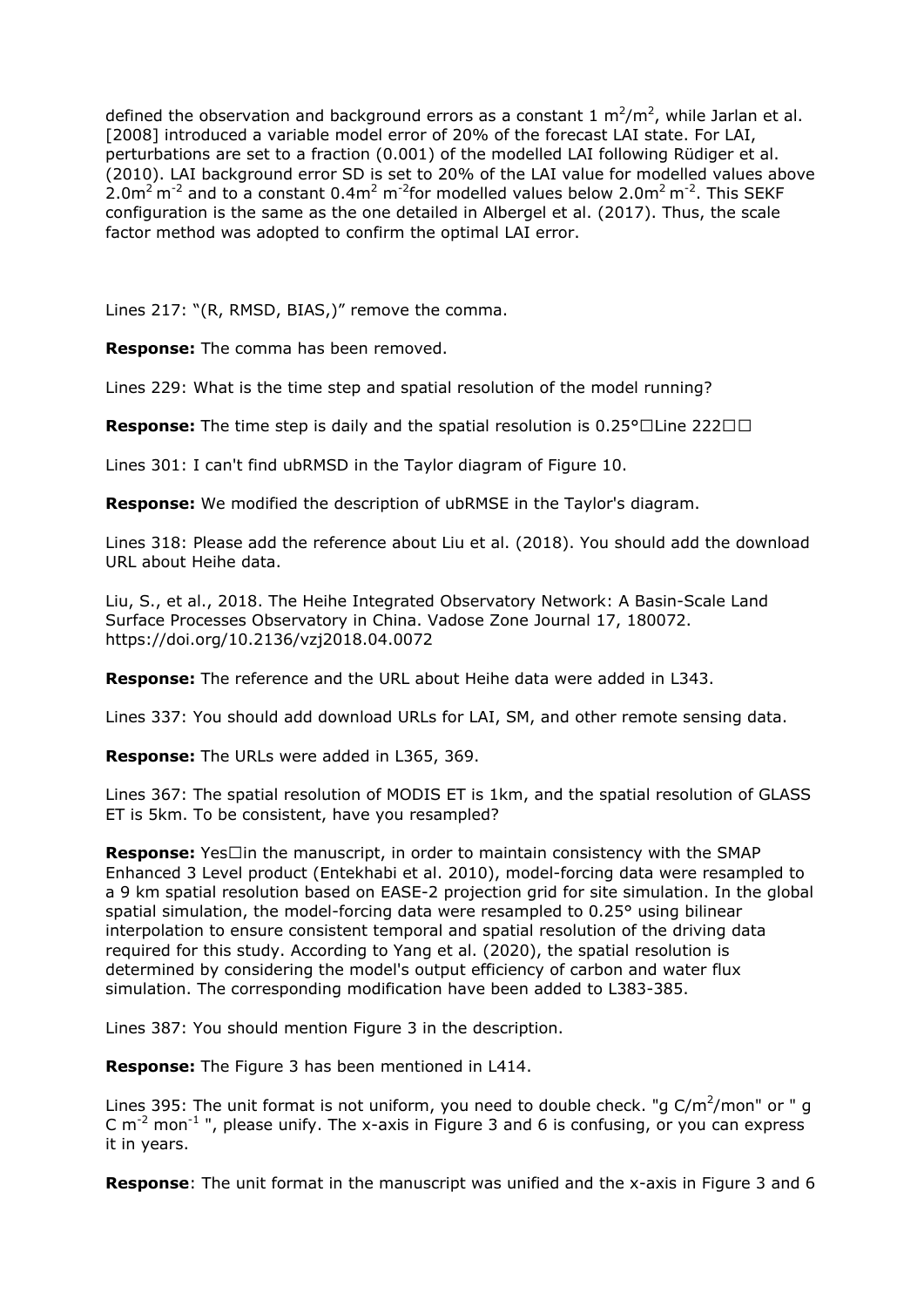was modified to the "year".

Lines 408: Over cropland, the data assimilation scheme tends to generally underestimate GPP. What is the reason for the underestimation?

**Response:** In cropland, human interference, especially seasonal irrigation and fertilization, is an essential factor for cropland production. In the LPJ-DGVM model, the artificial management module and the nitrogen cycle were missing, which led to the underestimation of GPP simulations. Although the leaf area index and soil moisture assimilation could improve GPP simulation, the leaf area index and soil moisture products were also underestimated compared with the field footprint observations (Xiao et al.,2013; Zhang et al.,2019; Liao et al.,2015). Therefore, the GPP for croplands is generally underestimated.

Lines 411: "Fig.4", Full name or abbreviation? please check carefully!

## **Response:** Modified.

Lines 413: There are a lot of up-scaled ET and GPP products (Jung et al., 2009, 2020) that can be used for regional validation.

Jung, M., et al., 2009. Towards global empirical upscaling of FLUXNET eddy covariance observations: validation of a model tree ensemble approach using a biosphere model. Biogeosciences 6 (10), 2001–2013.

Jung, M., et al., 2020. Scaling carbon fluxes from eddy covariance sites to globe: synthesis and evaluation of the FLUXCOM approach. Biogeosciences 17, 1343–1365. https://doi.org/10.5194/bg-17-1343-2020

**Response:** FLUXCOM GPP products (2010-2015) were used to compare with all other products, including LPJ-VSJA products studied in this manuscript (Table S6). FLUXCOM GPP products included the above referred literature.

Lines 504: The X-axis label is the same as the y-axis label in the Taylor chart.

**Response:** The X-axis label in Figure 9 has been modified to avoid confusion with the code in the Taylor diagram.

Lines 516: The full name should be used the first time you use it (NSD).

**Response:** The full name of NSD has been added in L541.

Lines 548: In column A, GPP is low in the tropics and high in arid regions?

**Response:** The legend of Column A has been reversed, and so now GPP is high in the tropics and low in arid regions.

Figure 13: The TC method has been used to quantify uncertainties of gridded datasets. The TC method can only calculate uncertainty based on three (ET/GPP) products. How did you calculate the five (ET/GPP) products?

**Response:** In this study, the five products were divided into three product categories, including satellite product (MODIS, GOSIF GPP), reanalysis product (GLASS, GLDAS) and data assimilation product (GLEAM ET, LPJ-VSJA). The LPJ-VSJA product was set as the reference.